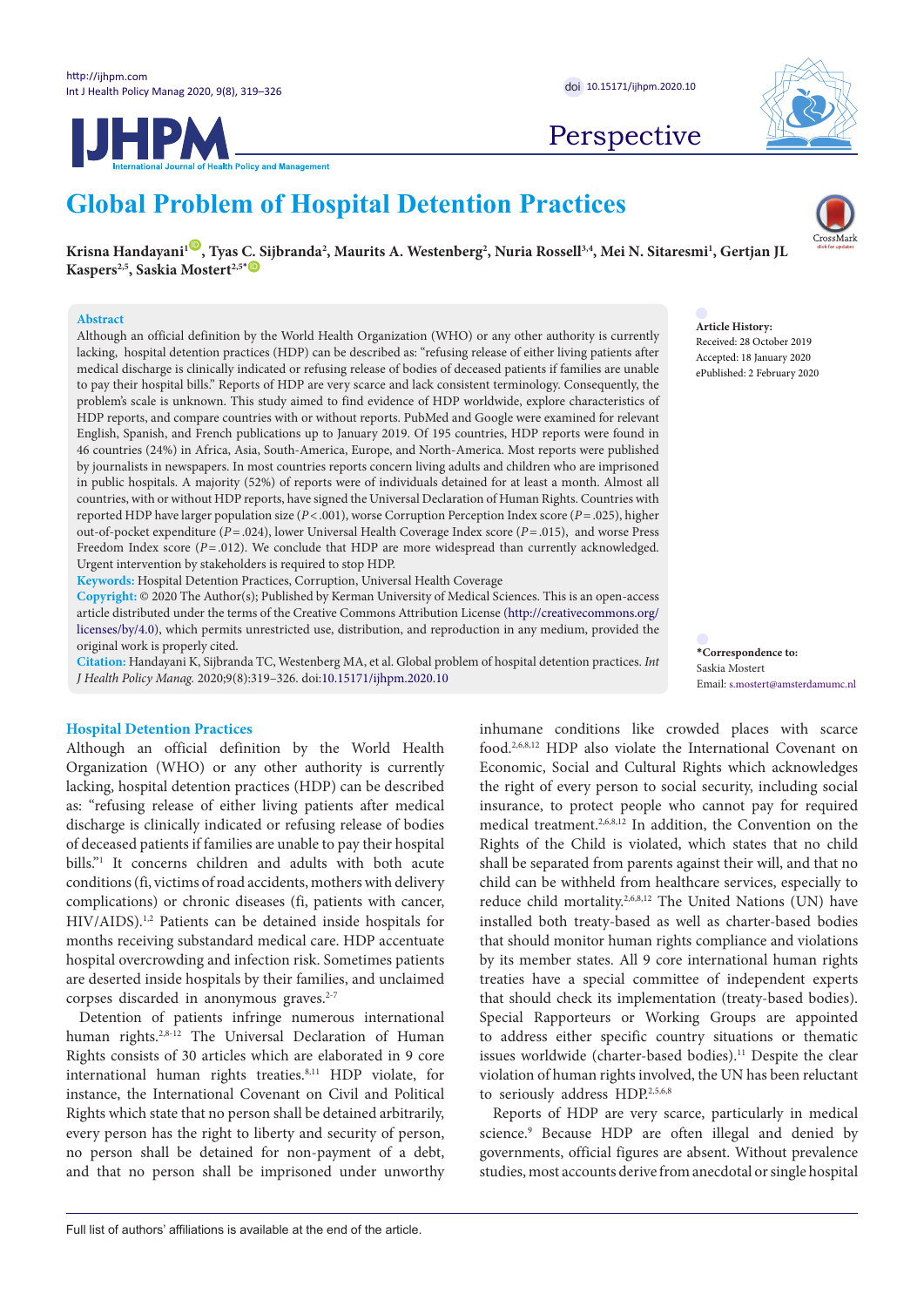reports.10 In addition, reports lack consistent terminology to allow systematic review.<sup>1</sup> Therefore the extent and impact of HDP is unkown, but may be more widespread than currently reported.1,9,10

# **Mini Review**

The aims of this study are to find evidence of HDP worldwide, to explore characteristics of HDP reports, and to compare countries with or without HDP reports.

In this restropective descriptive, exploratory study the search for evidence of HDP was conducted in three languages: English, Spanish and French. We searched PubMed and Google for relevant publications up to January 31, 2019 with the search terms: ("hospital detention" and "patient hostage") OR ("retención en hospital" and "secuestro de paciente") OR ("emprisonnement à l'hôpital" and "patient en otage") AND ("name of country" or "continent").

The following characteristics of HDP reports were investigated per country: source of evidence, language of report, used terminology, number of reports, year of most recent report, age of detained patients, type of hospital, condition of patients, and duration of detention.

All countries over the world were included and divided into two groups: those with or without evidence of HDP. The following characteristics of countries were compared: signed Universal Declaration of Human Rights,<sup>11</sup> ratified UN Convention on the Rights of the Child,<sup>12</sup> World Bank Country Classification, $13$  population size, $14$  Corruption Perception Index,<sup>15</sup> current health expenditure,<sup>16</sup> out-ofpocket expenditure,<sup>17,18</sup> Universal Health Coverage Index,<sup>18-22</sup> and Press Freedom Index.<sup>23</sup>

Frequency distribution and median were computed using SPSS version 22. Comparison of characteristics between countries with or without reports of HDP were analyzed using chi-square and Mann-Whitney U test. A two-sided *P*  value of .05 or less was defined as statistically significant.

# **Evidence of Hospital Detention Practices Worldwide**

Of 195 countries,<sup>11</sup> reports of HDP have been found in 46 countries (24%). [Figure](#page-1-0) and [Table 1](#page-2-0) show evidence of HDP per continent.2-4,6,7,24-120 HDP have most frequently been reported in Africa, Asia and South-America. Yet, accounts come from the European and North-American continent as well.

# **Characteristics of Hospital Detention Practices Reports**

Of 46 countries with HDP evidence, reports were in: English (50%), both English and French (26%), Spanish (17%), both English and Spanish (4%), French (2%). [Table 2](#page-2-1)  presents characteristics of HDP reports. Most reports were published by journalists in newspapers. Although scientific papers reported HDP in 14 countries, it is noteworthy that presentation of actual research data on HDP came from only 2 countries (Burundi and Kenya). The other 12 country reports in scientific papers concerned commentaries and no research articles. In most countries HDP reports concern living adults and children who are imprisoned in public hospitals for months. The used terminology in HDP reports has a wide range, including: imprisonment of impoverished patients, hospital debtor prisons, detention of insolvent patients, hospital hostage, deprivation of liberty, hostage corpse, and kidnapping.

# **Comparison of Countries With or Without HDP Reports**

[Table 3](#page-3-0) compares characteristics between countries with or without reports of HDP.<sup>8-17</sup> Almost all countries, with or without HDP reports, have signed the Universal Declaration of Human Rights<sup>8</sup> (respectively 100% versus 99% of countries), and ratified the UN Convention on the Rights of the Child<sup>9</sup> (respectively 98% versus 97% of countries). Countries with reported HDP have a larger population size<sup>11</sup> ( $P < .001$ ), worse Corruption Perception Index score<sup>12</sup> ( $P = .025$ ), higher outof-pocket expenditure14,15 (*P*=.024), lower Universal Health Coverage Index15,16 (*P*=.015), and worse Press Freedom Index<sup>17</sup> ( $P = .012$ ).

# **Discourse**

<span id="page-1-0"></span>This study illustrates that the problem of HDP is more widespread than currently acknowledged by policy-makers, UN, WHO, international financial institutions, health organizations, and donor countries.<sup>1-3,5</sup> Reports of HDP stem from 46 countries in Africa, Asia, South-America, Europe, and North-America. In most countries HDP reports concern



**Figure.** Global Map of Reported HDP. Abbreviation: HDP, Hospital Detention Practices.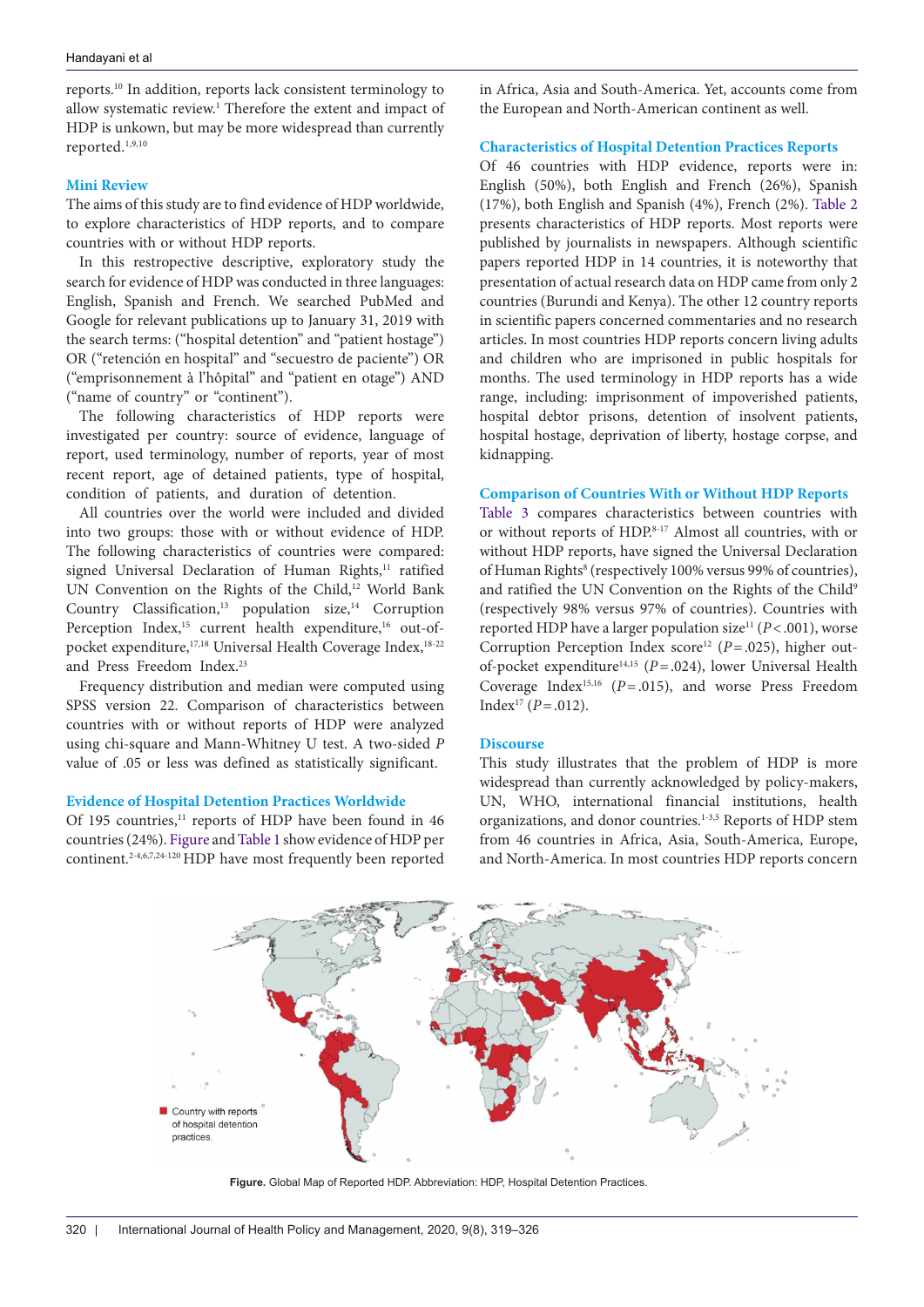## <span id="page-2-0"></span>**Table 1.** Reports of HDP Per Continent

| Continent             | <b>Countries With HDP Reports</b> |        |                                                                                                                                                                                                                                                                                                                                             |
|-----------------------|-----------------------------------|--------|---------------------------------------------------------------------------------------------------------------------------------------------------------------------------------------------------------------------------------------------------------------------------------------------------------------------------------------------|
|                       | n/Total n                         | $(\%)$ | Names of Countries With HDP Reports*                                                                                                                                                                                                                                                                                                        |
| South-America         | 7/12 countries                    | (58%)  | Bolivia <sup>#</sup> , <sup>24-28</sup> Chile, <sup>29</sup> Colombia, <sup>30-32</sup> Ecuador, <sup>33</sup> Paraguay, <sup>34</sup> Peru, <sup>35,36</sup> Venezuela <sup>4</sup>                                                                                                                                                        |
| Africa                | 15/54 countries                   | (28%)  | Benin, 9,37-39, Burundi <sup>#</sup> , 2,3,10,40,41 Cameroon <sup>#</sup> , 42-46 Democratic Republic of Congo <sup>#</sup> , 28,46-49 Equatorial<br>Guinea, 50 Gabon, 51 Ghana#, 10,46,52-54 Kenya#, 55-59 Liberia, 3,44,60,61 Nigeria#, 46,62-65 Rwanda, 66,67 Senegal, 68<br>South Africa, 9,69 Uganda#, 3,46,70-72 Zimbabwe# 3,46,73-75 |
| Asia                  | 13/48 countries                   | (27%)  | Bangladesh, 76,77 China, 28,78-80 India#, 81-85 Indonesia#, 46,86-89 Iran, 28,90 Lebanon, 91,92 Malaysia, 28,93<br>Phillippines#,93-97 Saudi-Arabia,98,99 South-Korea,100 Thailand, 28,101,102 Turkey, 103,104 United Arab<br>Emirates <sup>105</sup>                                                                                       |
| Europe                | 8/44 countries                    | (18%)  | Bulgaria, <sup>27,28,106</sup> Czech Republic, <sup>27</sup> Greece, <sup>107-109</sup> Lithuania, <sup>28</sup> Macedonia, <sup>110</sup> Serbia, <sup>111</sup> Slovakia, <sup>27</sup><br>Spain $112$                                                                                                                                    |
| North-America         | 3/23 countries                    | (13%)  | Dominican Republic, 113,114 Guatemala, 111,115 Mexico#116-120                                                                                                                                                                                                                                                                               |
| Australia and Oceania | $0/14$ countries                  | (0%)   | $\overline{\phantom{a}}$                                                                                                                                                                                                                                                                                                                    |
| Total worldwide       | 46/195 countries                  | (24%)  |                                                                                                                                                                                                                                                                                                                                             |

Abbreviation: HDP, hospital detention practices.

\* Maximum of 5 references are included per country; # Countries with more than 5 HDP reports.

<span id="page-2-1"></span>**Table 2.** Characteristics of HDP Reports Per Country (n = 46)

| <b>Characteristics of HDP Reports</b> | <b>Number Per 46 Countries</b><br>No. (%) |
|---------------------------------------|-------------------------------------------|
| Source of evidence <sup>a</sup>       |                                           |
| Newspaper article                     | 41 (89)                                   |
| Scientific paper                      | 14 (30)                                   |
| Global health report                  | 14 (30)                                   |
| Human rights report                   | 7(15)                                     |
| Personal online report                | 5(11)                                     |
| Documentary film                      | 1(2)                                      |
| Private foundation report             | 1(2)                                      |
| Number of reports                     |                                           |
| 1-3 reports                           | 28(61)                                    |
| >3 reports                            | 18 (39)                                   |
| Year of most recent report            |                                           |
| ≤5 years ago                          | 38 (83)                                   |
| 6-10 years ago <sup>b</sup>           | 4(9)                                      |
| $>10$ years ago <sup>c</sup>          | 4(9)                                      |
| Age of detained patients              |                                           |
| Adult and child patients              | 21 (46)                                   |
| Adult patients                        | 17 (37)                                   |
| Child patients                        | 8(17)                                     |
| Type of hospital                      |                                           |
| Public hospital                       | 19 (41)                                   |
| Public and private hospital           | 8(17)                                     |
| Private hospital                      | 6(13)                                     |
| Not specified                         | 13 (28)                                   |
| Condition of patients                 |                                           |
| Alive patients                        | 31(67)                                    |
| Alive and deceased patients           | 13 (28)                                   |
| Deceased patients                     | 2(4)                                      |
| Duration of detention <sup>d</sup>    |                                           |
| Months (>31 days)                     | 24 (52)                                   |
| Days (1-7 days)                       | 9(19)                                     |
| Weeks (8-31 days)                     | 2(4)                                      |
| Not specified                         | 11 (24)                                   |

Abbreviation: HDP, hospital detention practices.

a One country can have various sources of evidence.

b Senegal, South-Korea, Colombia, Macedonia.

c Chile, Ecuador, Venezuela, Serbia.

d Note that reported duration of detention is skewed as newspaper articles are less likely to report on individuals detained for short periods, and if individuals are still detained the reported duration is actually the minimum period of detention.

living adults and children who are imprisoned in public hospitals for months. Countries with reported HDP have worse corruption, higher out-of-pocket expenses, and lower universal health coverage.

Evidence of HDP is hard to find.<sup>1,9,10</sup> Reports were more often published by journalists in newspapers than by scientists in medical, legal or human rights literature. Countries with HDP reports had worse press freedom. This is of course no surprise as press freedom reflects the degree of pluralism, media independence, (self)censorship and transparency that journalists, scientists and citizens have to address and correct sensitive issues regarding government performance, such as  $HDP<sup>23</sup>$ 

It is disturbing that almost all countries with HDP reports have signed the Universal Declaration of Human Rights and ratified the UN Convention of the Rights of the Child.<sup>11,12</sup> Although HDP unequivocally violate numerous international human rights, the problem has received little or no attention from the UN. Neither from its committees of experts that should monitor the implementation of signed treaties, nor from its Special Rapporteurs and Working Groups.<sup>4,8,9</sup> Condemnation of HDP by this important institute however is imperative. Their treaty-based and charter-based monitoring bodies must start to investigate and report on HDP.

HDP have numerous negative consequences. Among the general public, fear of detention may forestall or postpone seeking of conventional healthcare, and stimulate patients to attend traditional healers. This may lead to progressive or relapsed disease and unnecessary death.1,2,6,9 Hospital detention has a major psychological impact and is described by its victims as a traumatic experience. The financial effect of HDP is also profound. Hospital bills, that may accumulate with every extra day in detention, put significant economic pressure on the patient and their relatives.<sup>1,2,6</sup> Commonly possessions that are important for their livelihood need to be sold, such as land, cattle or harvest. This pushes households deeper into longterm poverty.5,7

Our study underlines that HDP is associated with corruption, governmental mismanagement, dysfunctional healthcare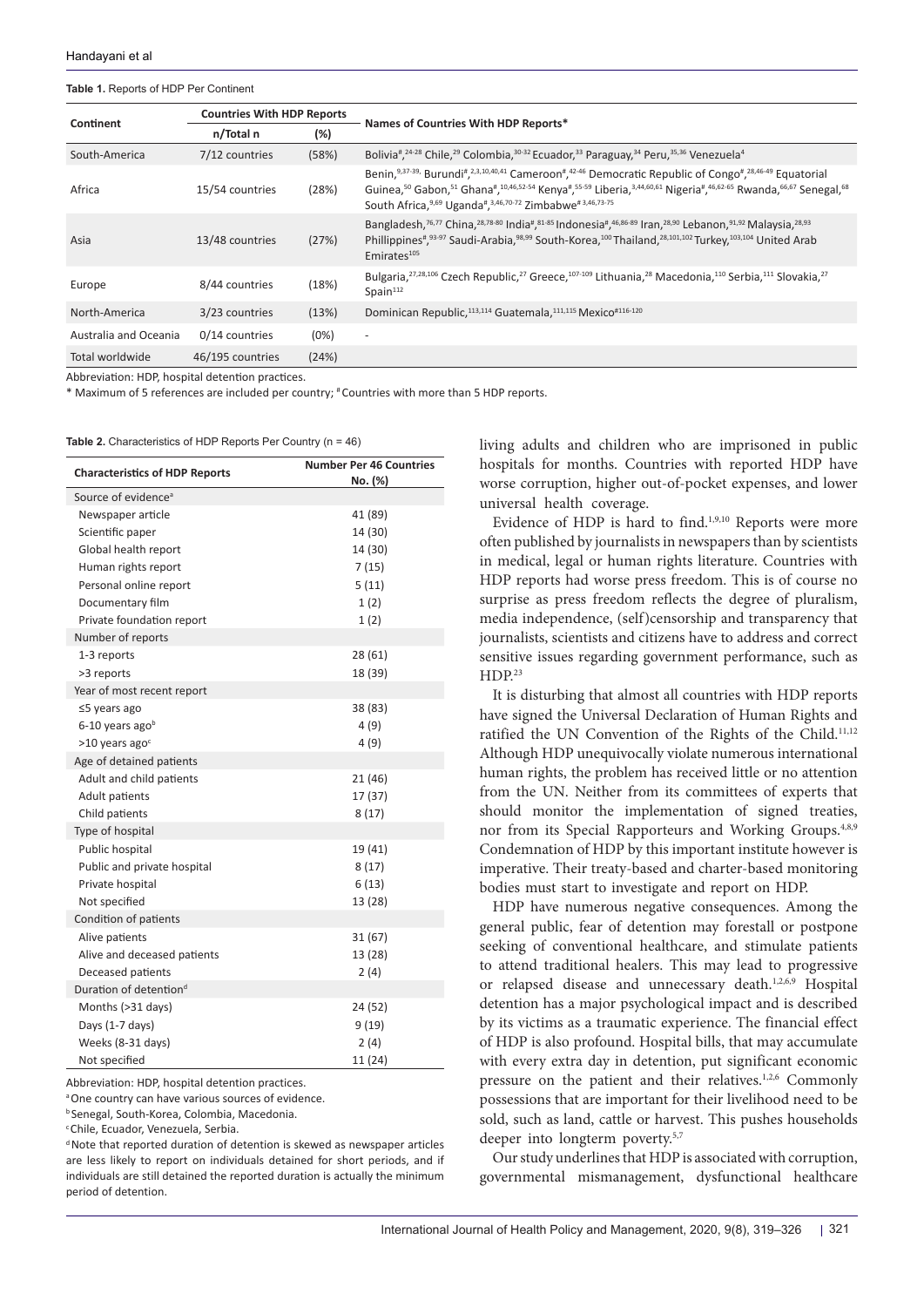#### Handayani et al

<span id="page-3-0"></span>**Table 3.** Comparison of Characteristics Between Countries With or Without Reports of HDP

|                                                                | <b>Countries With HDP Reports</b>              | <b>Countries Without HDP Reports</b><br>$(n = 149)$ | P                   |
|----------------------------------------------------------------|------------------------------------------------|-----------------------------------------------------|---------------------|
| <b>Country Characteristics</b>                                 | $(n = 46)$                                     |                                                     |                     |
| World Bank Country Classification                              |                                                |                                                     |                     |
| Low and middle-income countries                                | 27%                                            | 73%                                                 | .071 <sup>a</sup>   |
| High-income countries                                          | 15%                                            | 85%                                                 |                     |
| Population size <sup>c</sup>                                   | 21 392 076 (48 450 899: 10 674 723-54 841 552) | 5615533 (18672924:1219878-19676426)                 | < 0.01 <sup>b</sup> |
| Corruption Perception Index <50                                | 82%                                            | 65%                                                 | .025 <sup>a</sup>   |
| Current health expenditure (% of GDP) <sup>c</sup>             | $6.0$ (4.0: 4.0-8.0)                           | $6.0$ (4.0: 5.0-9.0)                                | .164 <sup>b</sup>   |
| Out-of-pocket expenditure (% of current<br>health expenditure) |                                                |                                                     | .024 <sup>b</sup>   |
| <15                                                            | 9%                                             | 27%                                                 |                     |
| 15-30                                                          | 30%                                            | 28%                                                 |                     |
| $30 - 50$                                                      | 43%                                            | 31%                                                 |                     |
| $50 - 60$                                                      | 7%                                             | 9%                                                  |                     |
| $>60$                                                          | 11%                                            | 5%                                                  |                     |
| Universal Health Coverage Index ≥80%                           | 2%                                             | 16%                                                 | .015 <sup>a</sup>   |
| Press Freedom Index                                            |                                                |                                                     |                     |
| Very bad                                                       | 11%                                            | 12%                                                 | .012 <sup>a</sup>   |
| Bad                                                            | 46%                                            | 23%                                                 |                     |
| Problematic                                                    | 28%                                            | 35%                                                 |                     |
| Fairly good                                                    | 15%                                            | 18%                                                 |                     |
| Good                                                           | 0%                                             | 12%                                                 |                     |

Abbreviation: HDP: hospital detention practices.

<sup>a</sup> Chi-square test; <sup>b</sup> Mann-Whitney U test; <sup>c</sup> Median (interquartile range: lower bounds 25%-upper bounds 75%).

system structures, and inadequate financial protection from health costs.5,6 [Table 3](#page-3-0) shows that countries with HDP reports are troubled with worse corruption.15 Weak state leadership in these countries with often large populations results in bad government performance. The subsequent higher outof-pocket expenses in the health sector particularly inflict financial hardship for the poor. Health inequity remains when poor populations have limited access to medical care and risk to be detained inside hospitals if they cannot pay hospital  $bills.$ <sup>1-3,5,6</sup>

We found that countries with HDP reports have lower levels of health coverage. Implementation of universal health insurance significantly improves a population's access to medical services and health outcomes.7,20-22 It precludes patients to be pushed into prolonged poverty while paying healthcare out of their pockets.<sup>7,20-22</sup> And it also prevents HDP.5 Universal health coverage hereby stimulates durable development, poverty reduction, economic growth and declines socio-economic inequalty.20-22

This study was subject to several limitations beyond those already described. Only countries with English, Spanish or French reports of HDP were included, which implies that the 46 country accounts are likely an underrepresentation of the magnitude of the problem. HDP may occur in more countries, but are either solely reported in other languages or not reported at all. No country report therefore does not mean no presence of HDP. Further research into the prevalence of HDP across and within countries is required.

Governmental healthcare policies in various continents of the world must change rigorously to stop HDP. More critical awareness of this problem is required among policy-makers.

The WHO should start by providing an official definition of the phenomenon. Both the UN and WHO must publicly condemn HDP.<sup>1,2,6</sup> The UN should erect a global monitoring framework to examine HDP in its member states. The WHO should publish health recommendations advising national governments not to detain patients inside their hospitals. Corruption in the public health sector needs to be addressed.<sup>5</sup> Implementation of universal healthcare coverage should be prioritized in low- and middle-income countries.<sup>6,7,20,21</sup> International financial institutions, health organizations, and donor countries need to enforce that aid is employed to end HDP and achieve universal health insurance.<sup>1,5,6</sup> National governments must release all imprisoned patients, stop HDP, implement legislation to make HDP actionable by law, and realize universal health coverage.<sup>1,2,6</sup> These arrangements will ameliorate equal accession to medical care for patients all over the world.

# **Acknowledgements**

We are grateful for the support received from the Noord-Zuid Programma and AFAS Foundation.

## **Ethical issues**

Not applicable.

#### **Competing interests**

Authors declare that they have no competing interests.

#### **Authors' contributions**

MNS, GJK, and SM conceptualized and designed the study. KH, TCS, MAW, and SM conceptualized and designed the data collection instruments. SM coordinated and supervised the data collection. KH, TCS, MAW, NR, and SM collected the data. KH and SM analyzed the data. All authors interpreted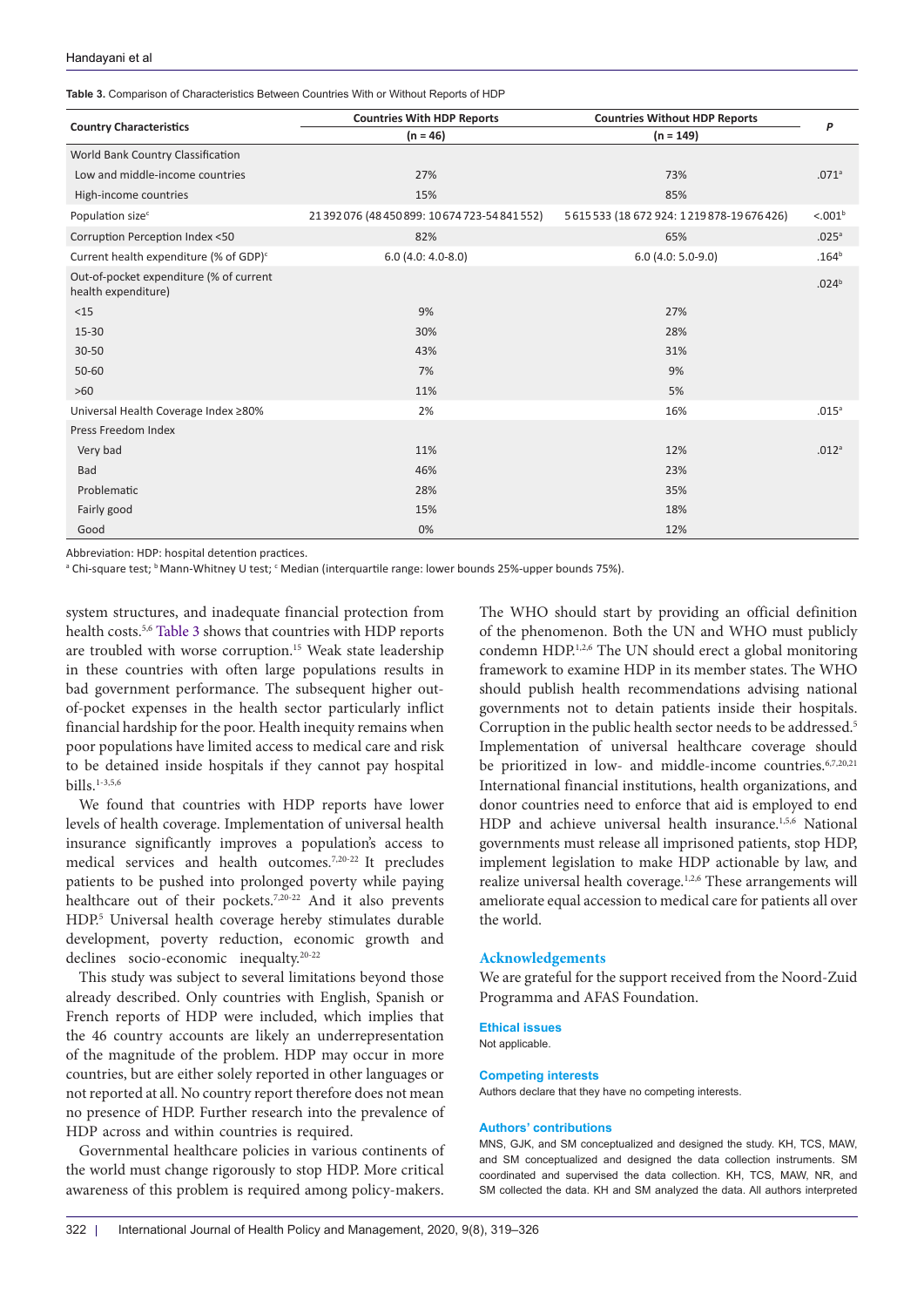the data. KH drafted the initial manuscript. TCS, MAW, NR, MNS, GJK, and SM critically reviewed and revised the article. All authors approved the final manuscript as submitted.

#### **Authors' affiliations**

1 Faculty of Medicine, Universitas Gadjah Mada, Dr. Sardjito Hospital, Yogyakarta, Indonesia. 2 Amsterdam University Medical Center, VU University, Amsterdam, The Netherlands. 3 Amsterdam Institute for Social Science Research, University of Amsterdam, Amsterdam, The Netherlands. <sup>4</sup>Department of Oncology, Benjamin Bloom Hospital, San Salvador, El Salvador. 5 Princess Máxima Center for Pediatric Oncology, Utrecht, The Netherlands.

#### **References**

- 1. Mostert S, Lam CG, Njuguna F, Patenaude AF, Kulkarni K, Salaverria C. Hospital detention practices: statement of a global taskforce. *Lancet*. 2015;386(9994):649. doi[:10.1016/s0140-6736\(15\)61495-7](https://doi.org/10.1016/s0140-6736(15)61495-7)
- 2. Human Rights Watch, Association for the Promotion of Human Rights and Detained Persons. A High Price to Pay: Detention of Poor Patients in Burundian Hospitals. [http://hrw.org/reports/2006/](http://hrw.org/reports/2006/burundi0906) [burundi0906.](http://hrw.org/reports/2006/burundi0906) Accessed October 18, 2018. Published 2006.
- 3. Otremba M, Berland G, Amon JJ. Hospitals as debtor prisons. *Lancet Glob Health*. 2015;3(5):e253-254. doi[:10.1016/s2214-](https://doi.org/10.1016/s2214-109x(15)70073-2) [109x\(15\)70073-2](https://doi.org/10.1016/s2214-109x(15)70073-2)
- 4. Castro A. In and out: user fees and other unfortunate events during hospital admission and discharge. *Cad Saude Publica*. 2008;24(5):1174-1178. doi:[10.1590/s0102-311x2008000500026](https://doi.org/10.1590/s0102-311x2008000500026)
- 5. Mostert S, Njuguna F, Olbara G, et al. Corruption in health-care systems and its effect on cancer care in Africa. *Lancet Oncol*. 2015;16(8):e394-404. doi:[10.1016/s1470-2045\(15\)00163-1](https://doi.org/10.1016/s1470-2045(15)00163-1)
- 6. Mostert S, Njuguna F, van der Burgt RHM, et al. Health-care providers' perspectives on health-insurance access, waiving procedures, and hospital detention practices in Kenya. *Pediatr Blood Cancer*. 2018;65(8):e27221. doi[:10.1002/pbc.27221](https://doi.org/10.1002/pbc.27221)
- 7. Save the Children UK. The Cost of Coping with Illness. 2005. [http://](http://www.savethechildren.org.uk/resources/online-library/the-cost-of-coping-with-illness) [www.savethechildren.org.uk/resources/online-library/the-cost-of](http://www.savethechildren.org.uk/resources/online-library/the-cost-of-coping-with-illness)[coping-with-illness.](http://www.savethechildren.org.uk/resources/online-library/the-cost-of-coping-with-illness) Published 2005.
- 8. United Nations. The Universal Declaration of Human Rights. New York: United Nations; 2015. <http://www.un.org/en/documents/udhr/>. Accessed July 12, 2018.
- 9. Yates R, Brookes T, Whitaker E. Hospital Detentions for Nonpayment of Fees: A Denial of Rights and Dignity. Chatham: Centre on Global Health Security; 2017. [https://www.chathamhouse.](https://www.chathamhouse.org/sites/default/files/publications/research/2017-12-06-hospital-detentions-non-payment-yates-brookes-whitaker.pdf) [org/sites/default/files/publications/research/2017-12-06-hospital](https://www.chathamhouse.org/sites/default/files/publications/research/2017-12-06-hospital-detentions-non-payment-yates-brookes-whitaker.pdf)[detentions-non-payment-yates-brookes-whitaker.pdf](https://www.chathamhouse.org/sites/default/files/publications/research/2017-12-06-hospital-detentions-non-payment-yates-brookes-whitaker.pdf). Accessed May 12, 2018.
- 10. Devakumar D, Yates R. Medical hostages: detention of women and babies in hospitals. *Health Hum Rights*. 2016;18(1):277-282.
- 11. United Nations Human Rights. Office of the High Commissioner. Human Rights by Country. United Nations; 2015. [http://www.ohchr.](http://www.ohchr.org/EN/Countries/Pages/HumanRightsintheWorld.aspx) [org/EN/Countries/Pages/HumanRightsintheWorld.aspx.](http://www.ohchr.org/EN/Countries/Pages/HumanRightsintheWorld.aspx) Accessed February 12, 2018.
- 12. United Nations Human Rights. Office of the High Commissioner. International Covenant on Civil and Political Rights. International Covenant on Economic, Social and Cultural Rights. Convention on the Rights of the Child. United Nations; 2018. [http://www.ohchr.org/](http://www.ohchr.org/EN/ProfessionalInterest/Pages) [EN/ProfessionalInterest/Pages](http://www.ohchr.org/EN/ProfessionalInterest/Pages). Accessed February 12, 2018.
- The World Bank. Countries and economies 2017. [https://data.](https://data.worldbank.org/country) [worldbank.org/country.](https://data.worldbank.org/country) Accessed May 10, 2018.
- 14. CIA. The World Factbook 2017. [http://www.cia.gov/library/](http://www.cia.gov/library/publications/the-world-factbook/geos/id.html) [publications/the-world-factbook/geos/id.html](http://www.cia.gov/library/publications/the-world-factbook/geos/id.html). Accessed February 12, 2018.
- 15. Tranparency International. Corruption Perception Index 2017. [http://www.transparency.org/cpi2014/infographic/global.](http://www.transparency.org/cpi2014/infographic/global) Accessed October 18, 2018.
- 16. World Health Organization (WHO). Global Health Expenditure Database. WHO; 2018. [http://apps.who.int/nha/database/Select/](http://apps.who.int/nha/database/Select/Indicators/en) [Indicators/en](http://apps.who.int/nha/database/Select/Indicators/en). Accessed October 18, 2018
- 17. World Health Organization (WHO). Health Systems Strengthening: Out-of-pocket payment for health (% of current expenditure on health). [http://apps.who.int/gho/portal/uhc-hss-cabinet-wrapper-v2.](http://apps.who.int/gho/portal/uhc-hss-cabinet-wrapper-v2.jsp?id=1030203) [jsp?id=1030203](http://apps.who.int/gho/portal/uhc-hss-cabinet-wrapper-v2.jsp?id=1030203). Accessed July 31, 2018.
- 18. Cheng TM. The Taiwan Health Care System: International Health Care System Profiles 2014. [https://international.commonwealthfund.](https://international.commonwealthfund.org/countries/taiwan/) [org/countries/taiwan/](https://international.commonwealthfund.org/countries/taiwan/). Accessed August 31, 2018.
- World Health Organization (WHO). Universal Health Coverage: World Health Organization UHC country data profile. [http://apps.](http://apps.who.int/gho/portal/uhc-country.jsp) [who.int/gho/portal/uhc-country.jsp](http://apps.who.int/gho/portal/uhc-country.jsp). Accessed September 1, 2018.
- 20. O'Connell T, Rasanathan K, Chopra M. What does universal health coverage mean? *Lancet*. 2014;383(9913):277-279. doi[:10.1016/](https://doi.org/10.1016/s0140-6736(13)60955-1) [s0140-6736\(13\)60955-1](https://doi.org/10.1016/s0140-6736(13)60955-1)
- 21. Lagomarsino G, Garabrant A, Adyas A, Muga R, Otoo N. Moving towards universal health coverage: health insurance reforms in nine developing countries inAfrica andAsia. *Lancet*. 2012;380(9845):933- 943. doi[:10.1016/s0140-6736\(12\)61147-7](https://doi.org/10.1016/s0140-6736(12)61147-7)
- 22. World Health Organization (WHO). What is universal health coverage? WHO; 2015. [http://www.who.int/features/qa/universal\\_](http://www.who.int/features/qa/universal_health_coverage/en/) [health\\_coverage/en/](http://www.who.int/features/qa/universal_health_coverage/en/).
- 23. Reporters Without Borders. World Press Freedom Index 2018. [https://rsf.org/en/ranking.](https://rsf.org/en/ranking) Accessed May 10, 2018.
- 24. Mendoza L. Presos de hospitales y clínicas. *Eju.* July 8, 2013. [http://](http://eju.tv/2013/07/presos-de-hospitales-y-clnicas/) [eju.tv/2013/07/presos-de-hospitales-y-clnicas/.](http://eju.tv/2013/07/presos-de-hospitales-y-clnicas/) Accessed May 18, 2018.
- 25. Aguirre L. Denuncian retención de paciente por una deuda. *La Razon.com*. March 1, 2013. [http://www.la-razon.com/sociedad/](http://www.la-razon.com/sociedad/Denuncian-retencion-paciente-deuda_0_1788421195.html) [Denuncian-retencion-paciente-deuda\\_0\\_1788421195.html.](http://www.la-razon.com/sociedad/Denuncian-retencion-paciente-deuda_0_1788421195.html) Accessed May 18, 2018.
- 26. Muniz J. No se cumple la ley que protege a los pacientes. *Eldia.com*. March 3, 2015. [https://www.eldia.com.bo/index.](https://www.eldia.com.bo/index.php?cat=1&pla=3&id_articulo=166534) [php?cat=1&pla=3&id\\_articulo=166534](https://www.eldia.com.bo/index.php?cat=1&pla=3&id_articulo=166534). Accessed May 18, 2018.
- 27. Cheng M. New mothers and babies often detained in Slovak hospitals. *The Washington Times.* December 10, 2018. [https://www.](https://www.washingtontimes.com/news/2018/dec/10/new-mothers-and-babies-often-detained-in-slovak-ho/) [washingtontimes.com/news/2018/dec/10/new-mothers-and-babies](https://www.washingtontimes.com/news/2018/dec/10/new-mothers-and-babies-often-detained-in-slovak-ho/)[often-detained-in-slovak-ho/](https://www.washingtontimes.com/news/2018/dec/10/new-mothers-and-babies-often-detained-in-slovak-ho/). Accessed February 8, 2019.
- 28. Cheng M. In hospitals all over the world, patients are held hostage for cash. *Times of Israel.com.* October 25, 2108. [https://www.](https://www.timesofisrael.com/in-hospitals-all-over-the-world-patients-held-hostage-for-cash/) [timesofisrael.com/in-hospitals-all-over-the-world-patients-held](https://www.timesofisrael.com/in-hospitals-all-over-the-world-patients-held-hostage-for-cash/)[hostage-for-cash/](https://www.timesofisrael.com/in-hospitals-all-over-the-world-patients-held-hostage-for-cash/). Accessed February 8, 2019.
- 29. Quedó retenido en un hospital por no pagar. *La Nacion.* March 3, 2000. [http://www.lanacion.com.ar/11130-quedo-retenido-en-un](http://www.lanacion.com.ar/11130-quedo-retenido-en-un-hospital-por-no-pagar)[hospital-por-no-pagar](http://www.lanacion.com.ar/11130-quedo-retenido-en-un-hospital-por-no-pagar). Accessed October 18, 2018.
- 30. Pacientes no pueden ser retenidos en hospitales, pero eventualmente pueden suscribir pagarés. *Actualicese*. November 20, 2012. [http://actualicese.com/conferencias/pacientes-no](http://actualicese.com/conferencias/pacientes-no-pueden-ser-retenidos-en-hospitales-pero-eventualmente-pueden-suscribir-pagares/)[pueden-ser-retenidos-en-hospitales-pero-eventualmente-pueden](http://actualicese.com/conferencias/pacientes-no-pueden-ser-retenidos-en-hospitales-pero-eventualmente-pueden-suscribir-pagares/)[suscribir-pagares/](http://actualicese.com/conferencias/pacientes-no-pueden-ser-retenidos-en-hospitales-pero-eventualmente-pueden-suscribir-pagares/). Accessed October 18, 2018.
- 31. Secuestrado en un hospital. *Asociación Sindical de Ecuadores del Municipio de Medellín en defensa de la educación pūblica.* January 17, 2013. [https://www.asdem.org.co/index.php/noticias/salud/2633](https://www.asdem.org.co/index.php/noticias/salud/2633-ique-hacer-si-usted-es-secuestrado-en-un-hospital) [ique-hacer-si-usted-es-secuestrado-en-un-hospital.](https://www.asdem.org.co/index.php/noticias/salud/2633-ique-hacer-si-usted-es-secuestrado-en-un-hospital)
- 32. Hospital de Armenia retiene a pacientes hasta que paguen. *El Tiempo.* March 11, 2006. [https://www.eltiempo.com/archivo/](https://www.eltiempo.com/archivo/documento/MAM-1944022) [documento/MAM-1944022.](https://www.eltiempo.com/archivo/documento/MAM-1944022) Accessed October 18, 2018.
- 33. Paciente retenido en un hospital por deuda. *El Universo.* November 2, 2002. [https://www.eluniverso.com/2002/11/02/0001/10/EF1A-](https://www.eluniverso.com/2002/11/02/0001/10/EF1A93454F3A4865BFE71DE2293B9F46.html)[93454F3A4865BFE71DE2293B9F46.html.](https://www.eluniverso.com/2002/11/02/0001/10/EF1A93454F3A4865BFE71DE2293B9F46.html) Accessed May 12, 2018.
- 34. Avila JR. Paciente terminal, retenido. *ABC Color.* October 26, 2014. [http://www.abc.com.py/nacionales/denuncian-retencion-de](http://www.abc.com.py/nacionales/denuncian-retencion-de-paciente-terminal-1299813.html)[paciente-terminal-1299813.html.](http://www.abc.com.py/nacionales/denuncian-retencion-de-paciente-terminal-1299813.html) Accessed May 12, 2018.
- Hospital de Los Olivos retuvo cadáver de bebé por falta de pago, denuncian. *RPP.* December 5, 2009. [https://rpp.pe/peru/actualidad/](https://rpp.pe/peru/actualidad/hospital-de-los-olivos-retuvo-cadaver-de-bebe-por-falta-de-pago-denuncian-noticia-227380) [hospital-de-los-olivos-retuvo-cadaver-de-bebe-por-falta-de-pago](https://rpp.pe/peru/actualidad/hospital-de-los-olivos-retuvo-cadaver-de-bebe-por-falta-de-pago-denuncian-noticia-227380)[denuncian-noticia-227380](https://rpp.pe/peru/actualidad/hospital-de-los-olivos-retuvo-cadaver-de-bebe-por-falta-de-pago-denuncian-noticia-227380). Accessed February 8, 2019.
- 36. Hospitales no pueden retener a pacientes por falta de pago. *Defensia Del Pueblo.* September 25, 2018. [https://www.defensoria.](https://www.defensoria.gob.pe/hospitales-no-pueden-retener-a-pacientes-por-falta-de-pago/) [gob.pe/hospitales-no-pueden-retener-a-pacientes-por-falta-de](https://www.defensoria.gob.pe/hospitales-no-pueden-retener-a-pacientes-por-falta-de-pago/)[pago/.](https://www.defensoria.gob.pe/hospitales-no-pueden-retener-a-pacientes-por-falta-de-pago/) Accessed February 5, 2019.
- 37. Ebegbulem S. Hospital hostage: Emilia needs N300,000 to go home…N600,000 for a new hand. *Vanguard.* March 7, 2011. [http://](http://www.vanguardngr.com/2011/03/hospital-hostage-emilia-needs-n300000-to-go-home-N600000-for-a-new-hand) [www.vanguardngr.com/2011/03/hospital-hostage-emilia-needs](http://www.vanguardngr.com/2011/03/hospital-hostage-emilia-needs-n300000-to-go-home-N600000-for-a-new-hand)[n300000-to-go-home-N600000-for-a-new-hand](http://www.vanguardngr.com/2011/03/hospital-hostage-emilia-needs-n300000-to-go-home-N600000-for-a-new-hand). Accessed May 12, 2018.
- 38. After having her breast cut off, cancer patient escapes from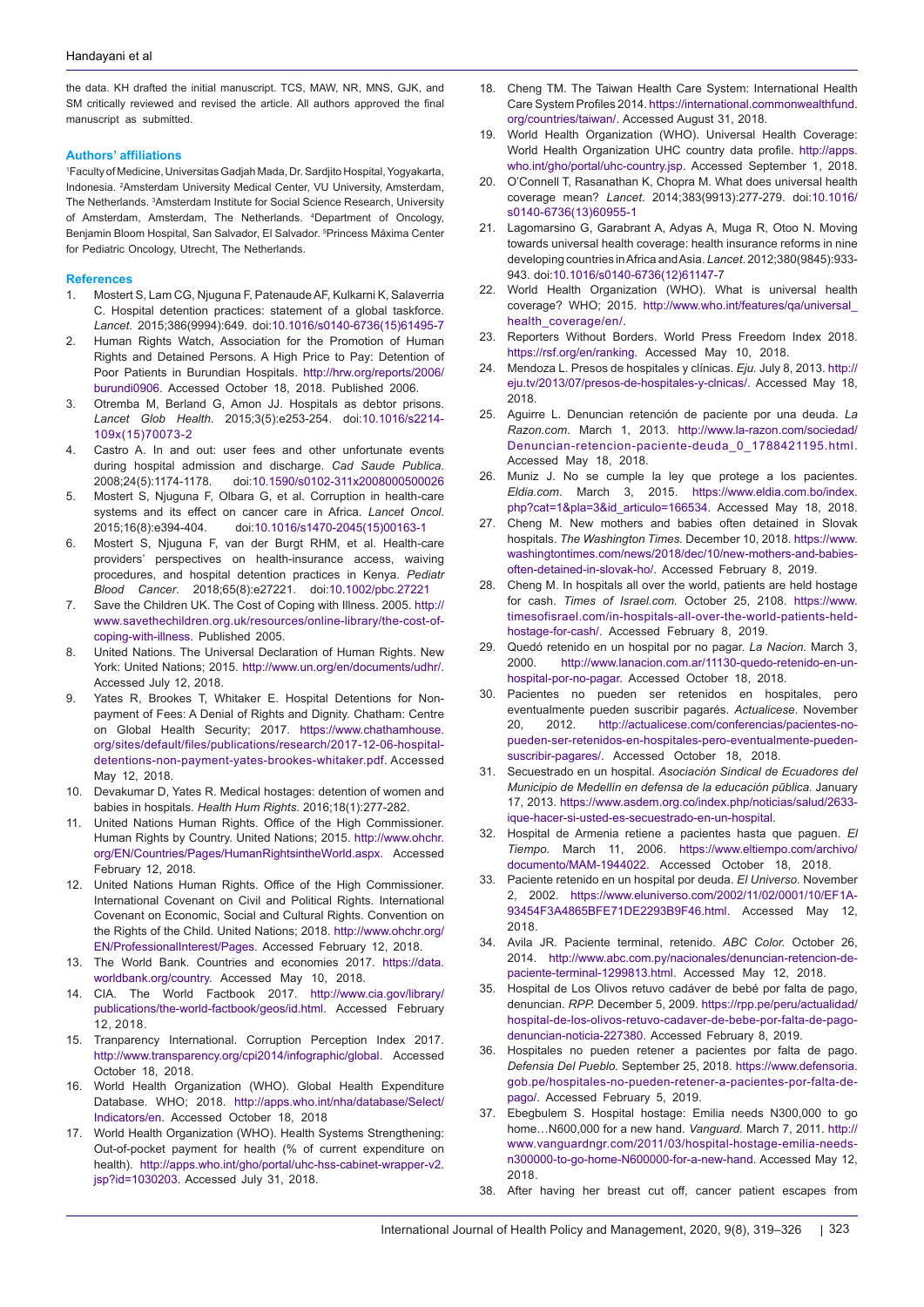Benin hospital over unpaid medical bill. Later events turn out a grandiose melodrama. *Big Law News Line.* December 29, 2014. [http://biglawnewsline.com/2014/12/after-having-her-breast-cut-off](http://biglawnewsline.com/2014/12/after-having-her-breast-cut-off-cancer-patient-escapes-from-benin-hospital-over-unpaid-medical-bill-later-events-turn-out-a-grandiose-melodrama.html)[cancer-patient-escapes-from-benin-hospital-over-unpaid-medical](http://biglawnewsline.com/2014/12/after-having-her-breast-cut-off-cancer-patient-escapes-from-benin-hospital-over-unpaid-medical-bill-later-events-turn-out-a-grandiose-melodrama.html)[bill-later-events-turn-out-a-grandiose-melodrama.html](http://biglawnewsline.com/2014/12/after-having-her-breast-cut-off-cancer-patient-escapes-from-benin-hospital-over-unpaid-medical-bill-later-events-turn-out-a-grandiose-melodrama.html). Accessed October 18, 2018.

- 39. Frais d'hospitalisation au CNHU-HKM de Cotonou; des patients, pris en otage par le personnel soignant pour 600 FCFA. *Les Pharaons.* June 22, 2017. [https://www.lespharaons.com/frais-dhospitalisation](https://www.lespharaons.com/frais-dhospitalisation-au-cnhu-hkm-de-cotonou-des-patients-pris-en-otage-par-le-personnel-soignant-pour-6000-fcfa/)[au-cnhu-hkm-de-cotonou-des-patients-pris-en-otage-par-le](https://www.lespharaons.com/frais-dhospitalisation-au-cnhu-hkm-de-cotonou-des-patients-pris-en-otage-par-le-personnel-soignant-pour-6000-fcfa/)[personnel-soignant-pour-6000-fcfa/](https://www.lespharaons.com/frais-dhospitalisation-au-cnhu-hkm-de-cotonou-des-patients-pris-en-otage-par-le-personnel-soignant-pour-6000-fcfa/). Accessed February 7, 2019.
- 40. Kippenberg J, Sahokwasama JB, Amon JJ. Detention of insolvent patients in Burundian hospitals. *Health Policy Plan* 2008;23:14-23.
- 41. Human Rights 2006. Burundi: Hospital Officials Detain Hundreds of Insolvent Patients. [https://www.hrw.org/news/2006/09/07/burundi](https://www.hrw.org/news/2006/09/07/burundi-hospital-officials-detain-hundreds-insolvent-patients)[hospital-officials-detain-hundreds-insolvent-patients.](https://www.hrw.org/news/2006/09/07/burundi-hospital-officials-detain-hundreds-insolvent-patients) Accessed October 18, 2018.
- 42. Niba FN. Detained in Cameroon's hospitals. *BBC News.* November 29, 2012. <https://www.bbc.co.uk/news/world-africa-20417377>. Accessed May 12, 2018.
- 43. Flavien JF. Hôpital Gynéco-Obstétrique de Yaoundé: Les Autres Patients Libérés, Mvodo Clementine Toujours. *Cameroon info.net.* September 12, 2012. [http://www.cameroon-info.net/article/hopital](http://www.cameroon-info.net/article/hopital-gyneco-obstetrique-de-yaounde-les-autres-patients-liberes-mvodo-clementine-toujours-otage-156345.html)[gyneco-obstetrique-de-yaounde-les-autres-patients-liberes-mvodo](http://www.cameroon-info.net/article/hopital-gyneco-obstetrique-de-yaounde-les-autres-patients-liberes-mvodo-clementine-toujours-otage-156345.html)[clementine-toujours-otage-156345.html.](http://www.cameroon-info.net/article/hopital-gyneco-obstetrique-de-yaounde-les-autres-patients-liberes-mvodo-clementine-toujours-otage-156345.html) Accessed February 7, 2019.
- 44. Poulet M. Cameroun: des femmes 'séquestrées' à l'hôpital pendant un mois après leur accouchement faute de pouvoir payer leur hospitalisation. *France 24.* October 8, 2018, [https://](https://observers.france24.com/fr/20180807-cameroun-yaounde-femmes-sequestrees-hopital-payer-accouchement) [observers.france24.com/fr/20180807-cameroun-yaounde-femmes](https://observers.france24.com/fr/20180807-cameroun-yaounde-femmes-sequestrees-hopital-payer-accouchement)[sequestrees-hopital-payer-accouchement](https://observers.france24.com/fr/20180807-cameroun-yaounde-femmes-sequestrees-hopital-payer-accouchement). Accessed February 7, 2019.
- 45. Saha N. Cameroun : des corps abandonnés à la morgue de l'hôpital régional de Bamenda. *Journal du Cameroun.com.* September 24, 2018. [https://www.journalducameroun.com/cameroun-des-corps](https://www.journalducameroun.com/cameroun-des-corps-abandonnes-a-la-morgue-de-lhopital-regional-de-bamenda/)[abandonnes-a-la-morgue-de-lhopital-regional-de-bamenda/](https://www.journalducameroun.com/cameroun-des-corps-abandonnes-a-la-morgue-de-lhopital-regional-de-bamenda/). Accessed February 7, 2019.
- 46. Des milliers de patients dans le monde seraient retenus à l'hôpital pour défaut de paiement. *8e Etage.* December 8, 2017. [https://8e](https://8e-etage.fr/2017/12/08/rapport-des-milliers-de-patients-seraient-retenus-contre-leur-gre-dans-des-hopitaux/)[etage.fr/2017/12/08/rapport-des-milliers-de-patients-seraient](https://8e-etage.fr/2017/12/08/rapport-des-milliers-de-patients-seraient-retenus-contre-leur-gre-dans-des-hopitaux/)[retenus-contre-leur-gre-dans-des-hopitaux/](https://8e-etage.fr/2017/12/08/rapport-des-milliers-de-patients-seraient-retenus-contre-leur-gre-dans-des-hopitaux/). Accessed February 7, 2019.
- 47. Shiner C. Patient 'Imprisoned' at Kinshasa Hospital. *Pri.org.*  October 31, 2012. [https://www.pri.org/stories/2012-10-31/patient](https://www.pri.org/stories/2012-10-31/patient-imprisoned-kinshasa-hospital)[imprisoned-kinshasa-hospital.](https://www.pri.org/stories/2012-10-31/patient-imprisoned-kinshasa-hospital) Accessed April 11, 2018.
- 48. Phuati L. La Question De La Legalite De La Pratique De Retention Des Patients Insolvables Dans Les Hopitaux Et Centres De Sante en Republique Democratique Du Congo. *Kongo central.com.* April 17, 2013. [http://www.kongocentral.co/jacquesmbadu-atou/](http://www.kongocentral.co/jacquesmbadu-atou/retention_patients_insolvables_par_lelo_evariste.html) [retention\\_patients\\_insolvables\\_par\\_lelo\\_evariste.html](http://www.kongocentral.co/jacquesmbadu-atou/retention_patients_insolvables_par_lelo_evariste.html). Accessed February 3, 2019.
- 49. Esperance MA. DRC Hospital Holds New Mothers Until They Pay Delivery Costs. *Global Press Journal.* April 16, 2017. [https://](https://globalpressjournal.com/africa/democratic-republic-of-congo/drc-hospital-holds-new-mothers-pay-delivery-costs/) [globalpressjournal.com/africa/democratic-republic-of-congo/drc](https://globalpressjournal.com/africa/democratic-republic-of-congo/drc-hospital-holds-new-mothers-pay-delivery-costs/)[hospital-holds-new-mothers-pay-delivery-costs/](https://globalpressjournal.com/africa/democratic-republic-of-congo/drc-hospital-holds-new-mothers-pay-delivery-costs/). Accessed February 3, 2019.
- 50. El Clinica La Paz De Bata Retiene Un Cadaver Hasta Que Se Pague La Deuda. *Diario Rombe.es.* June 29, 2014. [http://www.](http://www.diariorombe.es/el-hospital-la-paz-de-malabo-retiene-un-cadaver-hasta-que-se-pague-la-deuda/) [diariorombe.es/el-hospital-la-paz-de-malabo-retiene-un-cadaver](http://www.diariorombe.es/el-hospital-la-paz-de-malabo-retiene-un-cadaver-hasta-que-se-pague-la-deuda/)[hasta-que-se-pague-la-deuda/.](http://www.diariorombe.es/el-hospital-la-paz-de-malabo-retiene-un-cadaver-hasta-que-se-pague-la-deuda/) Accessed October 18, 2018.
- 51. Gabon: Baby freed after hospital bill paid. *BBC.* February 13, 2018. <https://www.bbc.com/news/world-africa-43051906>. Accessed February 7, 2019.
- 52. Vodafone Rescues Detained Patients In Hospitals. *Modernghana.com.* February 17, 2014. [http://www.modernghana.com/news/523702/1/](http://www.modernghana.com/news/523702/1/vodafone-rescues-detained-patients-in-hospitals.html) [vodafone-rescues-detained-patients-in-hospitals.html.](http://www.modernghana.com/news/523702/1/vodafone-rescues-detained-patients-in-hospitals.html) Accessed April 12, 2018.
- 53. Suhum Government Hospital "detains" corpse. *Modernghana.com.* September 28, 2010. [https://www.modernghana.com/news/298218/](https://www.modernghana.com/news/298218/suhum-government-hospital-detains-corpse.html) [suhum-government-hospital-detains-corpse.html](https://www.modernghana.com/news/298218/suhum-government-hospital-detains-corpse.html). Accessed October 18, 2018.
- 54. Togolese teenager detained over unpaid hospital bill. *Modernghana.*

*com.* March 2, 2005. [https://www.modernghana.com/news/72893/](https://www.modernghana.com/news/72893/togolese-teenager-detained-over-unpaid-hospital-bill.html) [togolese-teenager-detained-over-unpaid-hospital-bill.html.](https://www.modernghana.com/news/72893/togolese-teenager-detained-over-unpaid-hospital-bill.html) Accessed April 12, 2018

- 55. Migiro K. Kenyan women sue government for illegal detention in maternity hospital. *Thomson Reuters Foundation News.* December 7, 2012. [http://news.trust.org/item/?map=kenyan-women-sue](http://news.trust.org/item/?map=kenyan-women-sue-government-for-illegal-detention-in-maternity-hospital)[government-for-illegal-detention-in-maternity-hospital](http://news.trust.org/item/?map=kenyan-women-sue-government-for-illegal-detention-in-maternity-hospital). Accessed October 18, 2018.
- 56. Amon J. Human Rights Watch. 2015. Dispatches: Stop Using Hospitals as Debtor Prisons. [https://www.hrw.org/news/2015/04/14/](https://www.hrw.org/news/2015/04/14/dispatches-stop-using-hospitals-debtor-prisons) [dispatches-stop-using-hospitals-debtor-prisons.](https://www.hrw.org/news/2015/04/14/dispatches-stop-using-hospitals-debtor-prisons) Accessed April 12, 2018.
- 57. Sanders E. In Kenya, patients held hostage to medical bills. *Los Angeles Times*June 28, 2009. [http://articles.latimes.com/2009/](http://articles.latimes.com/2009/jun/28/world/fg-kenya-healthcare28) [jun/28/world/fg-kenya-healthcare28.](http://articles.latimes.com/2009/jun/28/world/fg-kenya-healthcare28) Accessed October 18, 2018.
- 58. Kenyan mothers too poor to pay for treatment locked up in hospital. *The Guardian.* August 13, 2009. [https://www.theguardian.com/](https://www.theguardian.com/world/2009/aug/13/kenya-maternity-poverty-detained-hospital) [world/2009/aug/13/kenya-maternity-poverty-detained-hospital.](https://www.theguardian.com/world/2009/aug/13/kenya-maternity-poverty-detained-hospital) Accessed October 18, 2018.
- 59. Mwaura P. Hospitals can no longer hold patients hostage because they can't pay bills. *Daily Nation.* December 21, 2012, [https://www.](https://www.nation.co.ke/oped/opinion/440808-1649334-c04tutz/index.html) [nation.co.ke/oped/opinion/440808-1649334-c04tutz/index.html.](https://www.nation.co.ke/oped/opinion/440808-1649334-c04tutz/index.html) Accessed February 7, 2019.
- 60. Kanneh MF. Liberia: 'We Detain Them' Catholic Hospital Holding Patients, Unable to Pay Bills, Hostage. *AllAfrica*. May 16, 2013. <http://allafrica.com/stories/201305161413.html>. Accessed April 12, 2018.
- 61. Wiakanty S. ELWA Hospital Discharges 'Hostage' Baby Mother. *Daily Observer.* September 14, 2018. [https://www.liberianobserver.](https://www.liberianobserver.com/news/elwa-hospital-discharges-hostage-baby-mother/) [com/news/elwa-hospital-discharges-hostage-baby-mother/.](https://www.liberianobserver.com/news/elwa-hospital-discharges-hostage-baby-mother/) Accessed February 8, 2019.
- 62. Lagos Hospital Detains Woman For More Than A Month Over Unpaid Bills. *Sahara Reporters.* September 20, 2015. [http://](http://saharareporters.com/2015/09/20/lagos-hospital-detains-woman-more-month-over-unpaid-bills) [saharareporters.com/2015/09/20/lagos-hospital-detains-woman](http://saharareporters.com/2015/09/20/lagos-hospital-detains-woman-more-month-over-unpaid-bills)[more-month-over-unpaid-bills](http://saharareporters.com/2015/09/20/lagos-hospital-detains-woman-more-month-over-unpaid-bills). Accessed February 17, 2018.
- 63. Obinna C. Doctors react to alleged detention of patients in hospitals. *Vanguard.* May 21, 2013. [https://www.vanguardngr.com/2013/05/](https://www.vanguardngr.com/2013/05/doctors-react-to-alleged-detention-of-patients-in-hospitals-2/) [doctors-react-to-alleged-detention-of-patients-in-hospitals-2/.](https://www.vanguardngr.com/2013/05/doctors-react-to-alleged-detention-of-patients-in-hospitals-2/) Accessed May 12, 2018.
- 64. Okonkwo K. Hospital Seizes 6 Corpses Of Victims Over Unpaid N13.5m Mortuary Bill. *Online Nigeria.* June 25, 2015. [http://news2.](http://news2.onlinenigeria.com/health/421588-hospital-seizes-6-corpses-of-victims-over-unpaid-n13-5m-mortuary-bill.html) [onlinenigeria.com/health/421588-hospital-seizes-6-corpses-of](http://news2.onlinenigeria.com/health/421588-hospital-seizes-6-corpses-of-victims-over-unpaid-n13-5m-mortuary-bill.html)[victims-over-unpaid-n13-5m-mortuary-bill.html.](http://news2.onlinenigeria.com/health/421588-hospital-seizes-6-corpses-of-victims-over-unpaid-n13-5m-mortuary-bill.html) Accessed May 12, 2018.
- 65. Johnson D. As Baby Leaves 'Detention'… Parents were told child could be 'detained' over unpaid hospital bills. *Vanguard.* December 17, 2017. [https://www.vanguardngr.com/2017/12/baby-leaves](https://www.vanguardngr.com/2017/12/baby-leaves-detention-parents-told-child-detained-unpaid-hospital-bills-cmd/)[detention-parents-told-child-detained-unpaid-hospital-bills-cmd/.](https://www.vanguardngr.com/2017/12/baby-leaves-detention-parents-told-child-detained-unpaid-hospital-bills-cmd/) Accesssed May 12, 2018.
- 66. Musoni E. Rwanda: MPs Question Minister On 'Hospital Detention.' *AllAfrica*. November 10, 2005. [https://allafrica.com/](https://allafrica.com/stories/200511140346.html) [stories/200511140346.html.](https://allafrica.com/stories/200511140346.html) Accessed April 12, 2018.
- 67. Tumwebaze P. Help hospitals feed patients instead of delivering meals. *The New Times.* September 19, 2014. [https://www.newtimes.](https://www.newtimes.co.rw/section/read/181059) [co.rw/section/read/181059](https://www.newtimes.co.rw/section/read/181059). Accessed October 18, 2018.
- 68. Hôpital de Pikine: Des patients pris en otage pour défaut de paiement. *Dakaractu.* 27, 2013. [https://www.dakaractu.com/Hopital](https://www.dakaractu.com/Hopital-de-Pikine-Des-patients-pris-en-otage-pour-defaut-de-paiement_a44874.html)[de-Pikine-Des-patients-pris-en-otage-pour-defaut-de-paiement\\_](https://www.dakaractu.com/Hopital-de-Pikine-Des-patients-pris-en-otage-pour-defaut-de-paiement_a44874.html) [a44874.html.](https://www.dakaractu.com/Hopital-de-Pikine-Des-patients-pris-en-otage-pour-defaut-de-paiement_a44874.html) Accessed February 7, 2019.
- 69. Shumba P. SA detains foreign women, new born babies over hospital bills. *Chronicle.* July 25, 2015. [http://www.chronicle.co.zw/](http://www.chronicle.co.zw/sa-detains-foreign-women-new-born-babies-over-hospital-bills/) [sa-detains-foreign-women-new-born-babies-over-hospital-bills/.](http://www.chronicle.co.zw/sa-detains-foreign-women-new-born-babies-over-hospital-bills/) Accessed October 18, 2018.
- 70. Otremba M. When Doctors Become Creditors: The Detainment Of Impoverished Patients In Uganda. Essay And Documentary Film. *Yale Medicine Thesis Digital Library.* 2012. [https://elischolar.library.](https://elischolar.library.yale.edu/ymtdl/1750) [yale.edu/ymtdl/1750.](https://elischolar.library.yale.edu/ymtdl/1750) Accessed October 18, 2018.
- 71. Otremba M, Berland G, Ostrow M. Twero: The Road to Health. 2012. [https://www.imdb.com/title/tt2337588/.](https://www.imdb.com/title/tt2337588/) Accessed October 18, 2018.
- 72. Wesaka A. Patient sues IHK over detention. *Daily Monitor.* September 2, 2016. [http://www.monitor.co.ug/News/National/](http://www.monitor.co.ug/News/National/Patient-sues-hospital-over-detention/688334-3366736-mcky5pz/index.html) [Patient-sues-hospital-over-detention/688334-3366736-mcky5pz/](http://www.monitor.co.ug/News/National/Patient-sues-hospital-over-detention/688334-3366736-mcky5pz/index.html)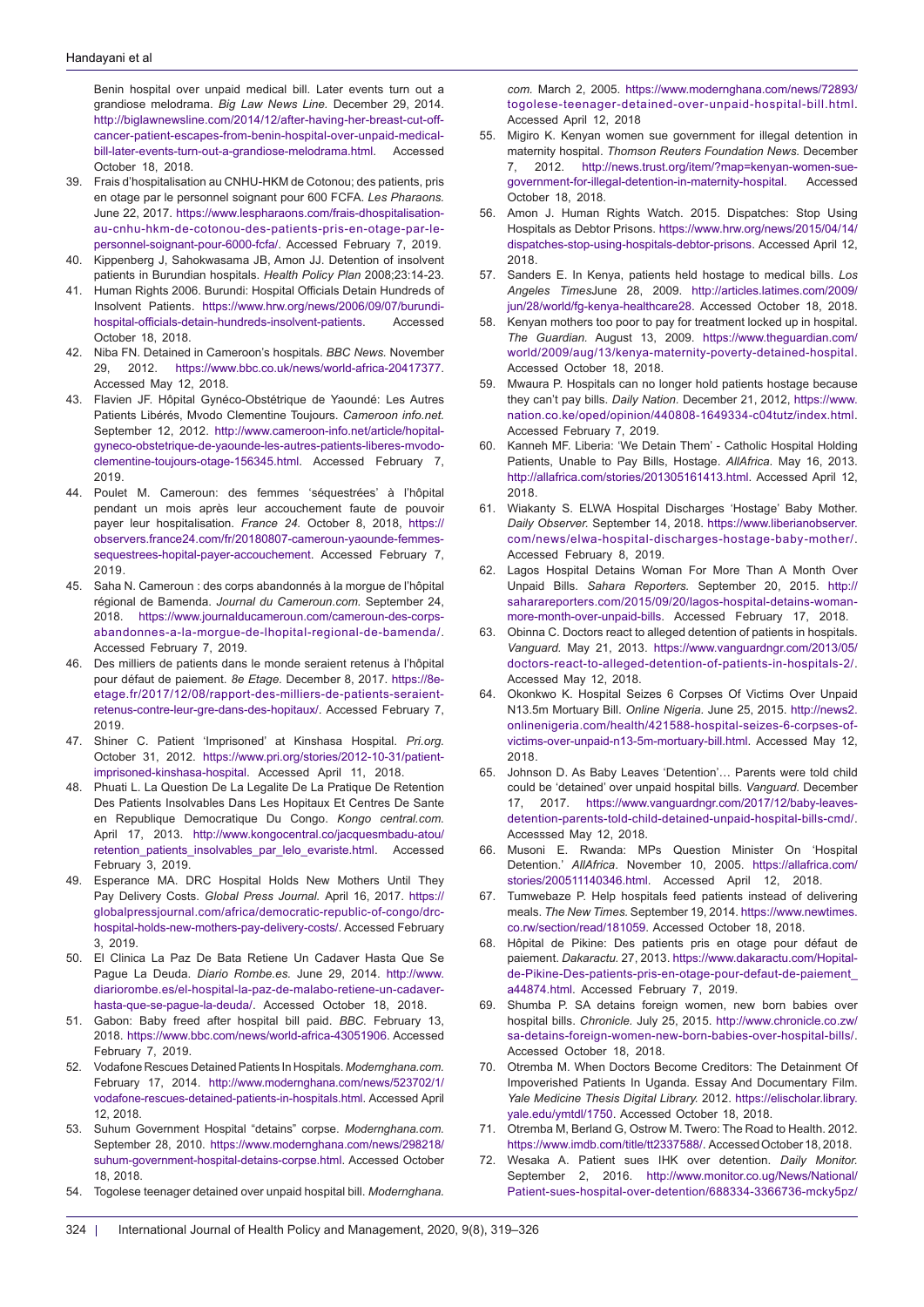[index.html](http://www.monitor.co.ug/News/National/Patient-sues-hospital-over-detention/688334-3366736-mcky5pz/index.html). Accessed April 17, 2018.

- 73. Mambo E. Zimbabwe: Maternity Fees Public Hospitals Continue to Detain Patients. *AllAfrica*. June 27, 2014. [http://allafrica.com/](http://allafrica.com/stories/201406271549.html) [stories/201406271549.html](http://allafrica.com/stories/201406271549.html). Accessed May 17, 2018.
- 74. Zimbabwe: Chitungwiza Hospital Detains Patient Over \$500 Debt. *AllAfrica*. March 24, 2014. [https://allafrica.com/](https://allafrica.com/stories/201403250388.html) [stories/201403250388.html](https://allafrica.com/stories/201403250388.html). Accessed May 17, 2018.
- 75. Karimakwenda T. Family Blames Detention for Death of Cancer Patient. *Zimbabwe Online News*. April 23, 2014. [http://nehandaradio.](http://nehandaradio.com/2014/04/23/family-blames-detention-death-cancer-patient/) [com/2014/04/23/family-blames-detention-death-cancer-patient/](http://nehandaradio.com/2014/04/23/family-blames-detention-death-cancer-patient/). Accessed April 12, 2018.
- 76. Bangladesh: le corps d'un patient gardé en otage par un hôpital privé, pour défaut de paiement. *Global Voices.* October 6, 2014. <https://fr.globalvoices.org/2014/10/06/175170/>. Accessed February 9, 2019.
- Savar NH. Mother, newborn detained in Bangladesh hospital for a month for failing to clear dues. *DhakaTribune.* September 24, 2017. [http://dhakatribune.com/bangladesh/nation/2017/09/24/enam](http://dhakatribune.com/bangladesh/nation/2017/09/24/enam-medial-refuses-discharge-mother-newborn)[medial-refuses-discharge-mother-newborn.](http://dhakatribune.com/bangladesh/nation/2017/09/24/enam-medial-refuses-discharge-mother-newborn) Accessed February 8, 2019.
- 78. Harris D. China Hostage Situations With a New Twist. *China Law Blog.* May 16, 2016. [https://www.chinalawblog.com/2016/05/china](https://www.chinalawblog.com/2016/05/china-hostage-situations-with-a-new-twist.html)[hostage-situations-with-a-new-twist.html.](https://www.chinalawblog.com/2016/05/china-hostage-situations-with-a-new-twist.html) Accessed October 18, 2018.
- 79. Clarke D. Debt hostages. *Chinese Law Prof Blog*. April 27, 2010. [http://lawprofessors.typepad.com/china\\_law\\_prof\\_blog/2010/04/](http://lawprofessors.typepad.com/china_law_prof_blog/2010/04/debt-hostages.html) [debt-hostages.html](http://lawprofessors.typepad.com/china_law_prof_blog/2010/04/debt-hostages.html). Accessed October 18, 2018.
- 80. Dawson D. Hostage Taking Is China's Small-Claims Court. *Foreign Policy.* August 8, 2017. [https://foreignpolicy.com/2017/08/08/chinas](https://foreignpolicy.com/2017/08/08/chinas-police-think-hostages-arent-their-problem/)[police-think-hostages-arent-their-problem/.](https://foreignpolicy.com/2017/08/08/chinas-police-think-hostages-arent-their-problem/) Accessed February 7, 2019.
- 81. Mian Muhammad Nawaz Sharif to Help Family Stuck in India Hospital. *Pakword.com.* August 10, 2012. [https://pakword.com/](https://pakword.com/mian-muhammad-nawaz-sharif-to-help-family-stuck-in-india-hospital/) [mian-muhammad-nawaz-sharif-to-help-family-stuck-in-india](https://pakword.com/mian-muhammad-nawaz-sharif-to-help-family-stuck-in-india-hospital/)[hospital/.](https://pakword.com/mian-muhammad-nawaz-sharif-to-help-family-stuck-in-india-hospital/) Accessed April 12, 2018.
- 82. Hospital 'detains' newborn as parents fail to pay bill. *The Hindu.*  September 15, 2015. [https://www.thehindu.com/news/national/](https://www.thehindu.com/news/national/other-states/hospital-detains-newborn-as-parents-fail-to-pay-bill/article7653045.ece) [other-states/hospital-detains-newborn-as-parents-fail-to-pay-bill/](https://www.thehindu.com/news/national/other-states/hospital-detains-newborn-as-parents-fail-to-pay-bill/article7653045.ece) [article7653045.ece.](https://www.thehindu.com/news/national/other-states/hospital-detains-newborn-as-parents-fail-to-pay-bill/article7653045.ece) Accessed April 17, 2018.
- 83. Hospitals Can't Detain Patients Over Unpaid Bills, Each Citizen Must Know This: Bombay HC. *News18.* January 13, 2018. [https://](https://www.news18.com/news/india/detaining-patients-for-unpaid-bills-is-illegal-bombay-high-court-1630805.html) [www.news18.com/news/india/detaining-patients-for-unpaid-bills](https://www.news18.com/news/india/detaining-patients-for-unpaid-bills-is-illegal-bombay-high-court-1630805.html)[is-illegal-bombay-high-court-1630805.html](https://www.news18.com/news/india/detaining-patients-for-unpaid-bills-is-illegal-bombay-high-court-1630805.html). Accessed October 18, 2018.
- 84. Kenyan Journalist Detained In India Over Hospital Bills. *Ghetto Radio.* March 29, 2018. [https://www.ghettoradio.co.ke/kenyan](https://www.ghettoradio.co.ke/kenyan-journalist-detained-in-india-over-hospital-bills/)[journalist-detained-in-india-over-hospital-bills/](https://www.ghettoradio.co.ke/kenyan-journalist-detained-in-india-over-hospital-bills/). Accessed April 17, 2018.
- 85. Chakraborty S. Hospital 'holds body hostage' over unpaid bill. *The Telegraph.* January 5, 2018. [https://www.telegraphindia.com/states/](https://www.telegraphindia.com/states/jharkhand/hospital-holds-body-hostage-over-unpaid-bill-198658) [jharkhand/hospital-holds-body-hostage-over-unpaid-bill-198658](https://www.telegraphindia.com/states/jharkhand/hospital-holds-body-hostage-over-unpaid-bill-198658). Accessed September 1, 2018.
- 86. Henschke R. Indonesian babies held hostage by unpaid midwives. *BBC News*. July 17, 2011. [https://www.bbc.co.uk/news/world-south](https://www.bbc.co.uk/news/world-south-asia-14021340)[asia-14021340.](https://www.bbc.co.uk/news/world-south-asia-14021340) Accessed May 17, 2018.
- 87. East Java Hospital Accused of Taking Dead Newborn 'Hostage' Over Unpaid Bill. *The Jakarta Globe*. February 10, 2010. [http://www.](http://www.thejakartaglobe.com/home/east-java-hospital-accused-of-taking-dead-newborn-hostage-over-unpaid-bill) [thejakartaglobe.com/home/east-java-hospital-accused-of-taking](http://www.thejakartaglobe.com/home/east-java-hospital-accused-of-taking-dead-newborn-hostage-over-unpaid-bill)[dead-newborn-hostage-over-unpaid-bill](http://www.thejakartaglobe.com/home/east-java-hospital-accused-of-taking-dead-newborn-hostage-over-unpaid-bill). Accessed April 12, 2018.
- 88. Fidrus M. Hospital releases patient after he promises to pay medical bills. *The Jakarta Post*. October 4, 2004. [http://www.accessmylibrary.](http://www.accessmylibrary.com/article-1G1-127424761/hospital-releases-patient-after-he-promises-to-pay-medical-bills) [com/article-1G1-127424761/hospital-releases-patient-after-he](http://www.accessmylibrary.com/article-1G1-127424761/hospital-releases-patient-after-he-promises-to-pay-medical-bills)[promises-to-pay-medical-bills](http://www.accessmylibrary.com/article-1G1-127424761/hospital-releases-patient-after-he-promises-to-pay-medical-bills). Accessed April 17, 2018.
- 89. Ador NJG. Hospital holds baby hostage for unpaid bill. *IndonesiaExpat.* October 9, 2016. [https://indonesiaexpat.biz/](https://indonesiaexpat.biz/featured/hospital-holds-baby-hostage-for-unpaid-bill/) [featured/hospital-holds-baby-hostage-for-unpaid-bill/.](https://indonesiaexpat.biz/featured/hospital-holds-baby-hostage-for-unpaid-bill/) Accessed February 8, 2019.
- 90. Patient's Body Taken Hostage After Death In A Hospital. *Ifmat*. March 14, 2017. [https://www.ifmat.org/news/patients-hostage](https://www.ifmat.org/news/patients-hostage-death-hospital/)[death-hospital/](https://www.ifmat.org/news/patients-hostage-death-hospital/). Accessed April 17, 2018.
- Wasl Z Al. Lebanese hospital holds Syrian refugee woman and her newborn. *en.zamanalwsl.net*. December 19, 2017. [http://](http://en.zamanalwsl.net/news/article/31782)

[en.zamanalwsl.net/news/article/31782](http://en.zamanalwsl.net/news/article/31782). Accessed May 12, 2018.

- 92. Wasl Z Al. After 8 days detention, Lebanese hospital frees Syrian newborn as costs covered. *en.zamanalwsl.net*. November 30, 2015. <http://en.zamanalwsl.net/news/article/12766>.
- 93. Acosta P. Hospitals can't detain bodies of deceased patients. *The Manila Times*. May 27, 2017. [https://www.manilatimes.net/](https://www.manilatimes.net/hospitals-cant-detain-bodies-deceased-patients/329618/) [hospitals-cant-detain-bodies-deceased-patients/329618/](https://www.manilatimes.net/hospitals-cant-detain-bodies-deceased-patients/329618/). Accessed February 7, 2019.
- 94. Andrade J. Court orders St.Luke's hospital to present american patient unable to pay the bills. *Inquirer.com.* January 23, 2013. [https://newsinfo.inquirer.net/345875/court-orders-st-lukes-hos](https://newsinfo.inquirer.net/345875/court-orders-st-lukes-hospital-to-present-american-patient-unable-to-pay-bills)[pital-to-present-american-patient-unable-to-pay-bills](https://newsinfo.inquirer.net/345875/court-orders-st-lukes-hospital-to-present-american-patient-unable-to-pay-bills). Accessed February 7, 2019.
- 95. Lasco G. Holding the dead hostage. *Philippine Daily Inquirer.* January 7, 2016. [https://opinion.inquirer.net/91812/holding-the](https://opinion.inquirer.net/91812/holding-the-dead-hostage)[dead-hostage](https://opinion.inquirer.net/91812/holding-the-dead-hostage). Accessed February 8, 2019.
- 96. IPHOdenies boy was 'hostage' at hospital. *PhilstarGlobal.*September 25, 2011. [https://www.philstar.com/cebu-news/2011/09/25/730426/](https://www.philstar.com/cebu-news/2011/09/25/730426/ipho-denies-boy-was-hostage-hospital) [ipho-denies-boy-was-hostage-hospital](https://www.philstar.com/cebu-news/2011/09/25/730426/ipho-denies-boy-was-hostage-hospital). Accessed April 12, 2018.
- 97. Alcantara SR. 'Hostage' baby is finally home. *Philippine Daily Inquirer.* December 4, 2011. [https://newsinfo.inquirer.net/104923/](https://newsinfo.inquirer.net/104923/hostage-baby-is-finally-home) [hostage-baby-is-finally-home.](https://newsinfo.inquirer.net/104923/hostage-baby-is-finally-home) Accessed May 12, 2018.
- 98. Al-Amri S. Hospital holds baby hostage pending settlement of bills. *Arab News.* December 29, 2002. [http://www.arabnews.com/](http://www.arabnews.com/node/227057) [node/227057](http://www.arabnews.com/node/227057). Accessed August 1, 2018.
- 99. Patient detained at hospital for failing to pay bill. *Arab News.* January 2, 2015. [http://www.arabnews.com/saudi-arabia/news/683261.](http://www.arabnews.com/saudi-arabia/news/683261) Accessed February 3, 2019.
- 100. Miller T. South Korean hospital won't transfer American home until \$40K bill is paid: reports. *New York Daily News.* August 28, 2013. [http://www.nydailynews.com/life-style/health/south-korean-hospital](http://www.nydailynews.com/life-style/health/south-korean-hospital-won-transfer-american-home-40g-bill-paid-article-1.1438566)[won-transfer-american-home-40g-bill-paid-article-1.1438566.](http://www.nydailynews.com/life-style/health/south-korean-hospital-won-transfer-american-home-40g-bill-paid-article-1.1438566) Accessed May 12, 2018.
- 101. Palin M. Australian tourist stuck in Thailand hospital with mounting medical bills. *News.com.au*. January 31, 2017. [https://www.news.](https://www.news.com.au/travel/travel-updates/incidents/australian-tourist-stuck-in-thailand-hospital-with-mounting-medical-bills/news-story/9c10529d907fe76296f7728aca2ff477) [com.au/travel/travel-updates/incidents/australian-tourist-stuck-in](https://www.news.com.au/travel/travel-updates/incidents/australian-tourist-stuck-in-thailand-hospital-with-mounting-medical-bills/news-story/9c10529d907fe76296f7728aca2ff477)[thailand-hospital-with-mounting-medical-bills/news-story/9c10529d](https://www.news.com.au/travel/travel-updates/incidents/australian-tourist-stuck-in-thailand-hospital-with-mounting-medical-bills/news-story/9c10529d907fe76296f7728aca2ff477) [907fe76296f7728aca2ff477](https://www.news.com.au/travel/travel-updates/incidents/australian-tourist-stuck-in-thailand-hospital-with-mounting-medical-bills/news-story/9c10529d907fe76296f7728aca2ff477). Accessed February 9, 2019.
- 102. Ives M. Australian tourist stuck in Thai hospital after head-on collision, owing \$56,000 in medical bills. *Abc.net.au* (Australia). January 27, 2017. [https://www.abc.net.au/news/2017-01-27/injured-australian](https://www.abc.net.au/news/2017-01-27/injured-australian-woman-dawn-weldon--stuck-in-thai-hospital/8218036)[woman-dawn-weldon--stuck-in-thai-hospital/8218036](https://www.abc.net.au/news/2017-01-27/injured-australian-woman-dawn-weldon--stuck-in-thai-hospital/8218036). Accessed February 9, 2019.
- 103. Matthew S. 'They are holding my father to ransom': Turkish hospital refuses to release body of British tourist until his family settle £25,000 bill for three days of intensive care treatment. *Mail Online*. September 5, 2015. [http://www.dailymail.co.uk/news/](http://www.dailymail.co.uk/news/article-3222859/They-holding-father-ransom-Turkish-hospital-refuses-release-body-British-tourist-family-settle-25-000-bill-three-days-intensive-care-treatment.html) [article-3222859/They-holding-father-ransom-Turkish-hospital](http://www.dailymail.co.uk/news/article-3222859/They-holding-father-ransom-Turkish-hospital-refuses-release-body-British-tourist-family-settle-25-000-bill-three-days-intensive-care-treatment.html)[refuses-release-body-British-tourist-family-settle-25-000-bill-three](http://www.dailymail.co.uk/news/article-3222859/They-holding-father-ransom-Turkish-hospital-refuses-release-body-British-tourist-family-settle-25-000-bill-three-days-intensive-care-treatment.html)[days-intensive-care-treatment.html.](http://www.dailymail.co.uk/news/article-3222859/They-holding-father-ransom-Turkish-hospital-refuses-release-body-British-tourist-family-settle-25-000-bill-three-days-intensive-care-treatment.html) Accessed May 17, 2018.
- 104. White S. British mother who gave birth prematurely in Turkey claims her baby was held 'hostage' by the hospital for three months over an unpaid medical bill after her travel insurer refused to pay up. *Mail Online*. November 29, 2017. [http://www.dailymail.co.uk/health/](http://www.dailymail.co.uk/health/article-5129117/British-baby-held-hostage-Turkish-hospital.html) [article-5129117/British-baby-held-hostage-Turkish-hospital.html.](http://www.dailymail.co.uk/health/article-5129117/British-baby-held-hostage-Turkish-hospital.html) Accessed May 12, 2018.
- 105. Hospital holds baby hostage until parents pay £63000 medical bill. *Express.* April 19, 2017. [https://www.express.co.uk/news/](https://www.express.co.uk/news/world/793737/hospital-holds-baby-hostage-until-parents-pay-medical-bill) [world/793737/hospital-holds-baby-hostage-until-parents-pay](https://www.express.co.uk/news/world/793737/hospital-holds-baby-hostage-until-parents-pay-medical-bill)[medical-bill.](https://www.express.co.uk/news/world/793737/hospital-holds-baby-hostage-until-parents-pay-medical-bill) Accessed May 12, 2018.
- 106. Smith A. Warning Do Not use Life Hospital, Burgas Warning. *Lonely Planet.* December 8, 2010. [https://www.lonelyplanet.com/thorntree/](https://www.lonelyplanet.com/thorntree/forums/europe-eastern-europe-the-caucasus/bulgaria/warning-do-not-use-life-hospital-burgas-warning#post_17883786) [forums/europe-eastern-europe-the-caucasus/bulgaria/warning-do](https://www.lonelyplanet.com/thorntree/forums/europe-eastern-europe-the-caucasus/bulgaria/warning-do-not-use-life-hospital-burgas-warning#post_17883786)[not-use-life-hospital-burgas-warning#post\\_17883786.](https://www.lonelyplanet.com/thorntree/forums/europe-eastern-europe-the-caucasus/bulgaria/warning-do-not-use-life-hospital-burgas-warning#post_17883786) Accessed September 2, 2018.
- 107. Birrell I. Babies held hostage for medical fees, porters as paramedics, £19 out of every £20 cut: A searing despatch from Athens's bloodsoaked hospitals that shows why Greece is literally dying to leave the Euro. *Mail Online.* June 14, 2015. [https://www.dailymail.co.uk/](https://www.dailymail.co.uk/debate/article-3123060/Babies-held-hostage-medical-fees-porters-paramedics-19-20-cut-searing-despatch-Athens-s-blood-soaked-hospitals-shows-Greece-literally-dying-leave-Euro.html) [debate/article-3123060/Babies-held-hostage-medical-fees-porters](https://www.dailymail.co.uk/debate/article-3123060/Babies-held-hostage-medical-fees-porters-paramedics-19-20-cut-searing-despatch-Athens-s-blood-soaked-hospitals-shows-Greece-literally-dying-leave-Euro.html)[paramedics-19-20-cut-searing-despatch-Athens-s-blood-soaked](https://www.dailymail.co.uk/debate/article-3123060/Babies-held-hostage-medical-fees-porters-paramedics-19-20-cut-searing-despatch-Athens-s-blood-soaked-hospitals-shows-Greece-literally-dying-leave-Euro.html)[hospitals-shows-Greece-literally-dying-leave-Euro.html](https://www.dailymail.co.uk/debate/article-3123060/Babies-held-hostage-medical-fees-porters-paramedics-19-20-cut-searing-despatch-Athens-s-blood-soaked-hospitals-shows-Greece-literally-dying-leave-Euro.html). Accessed